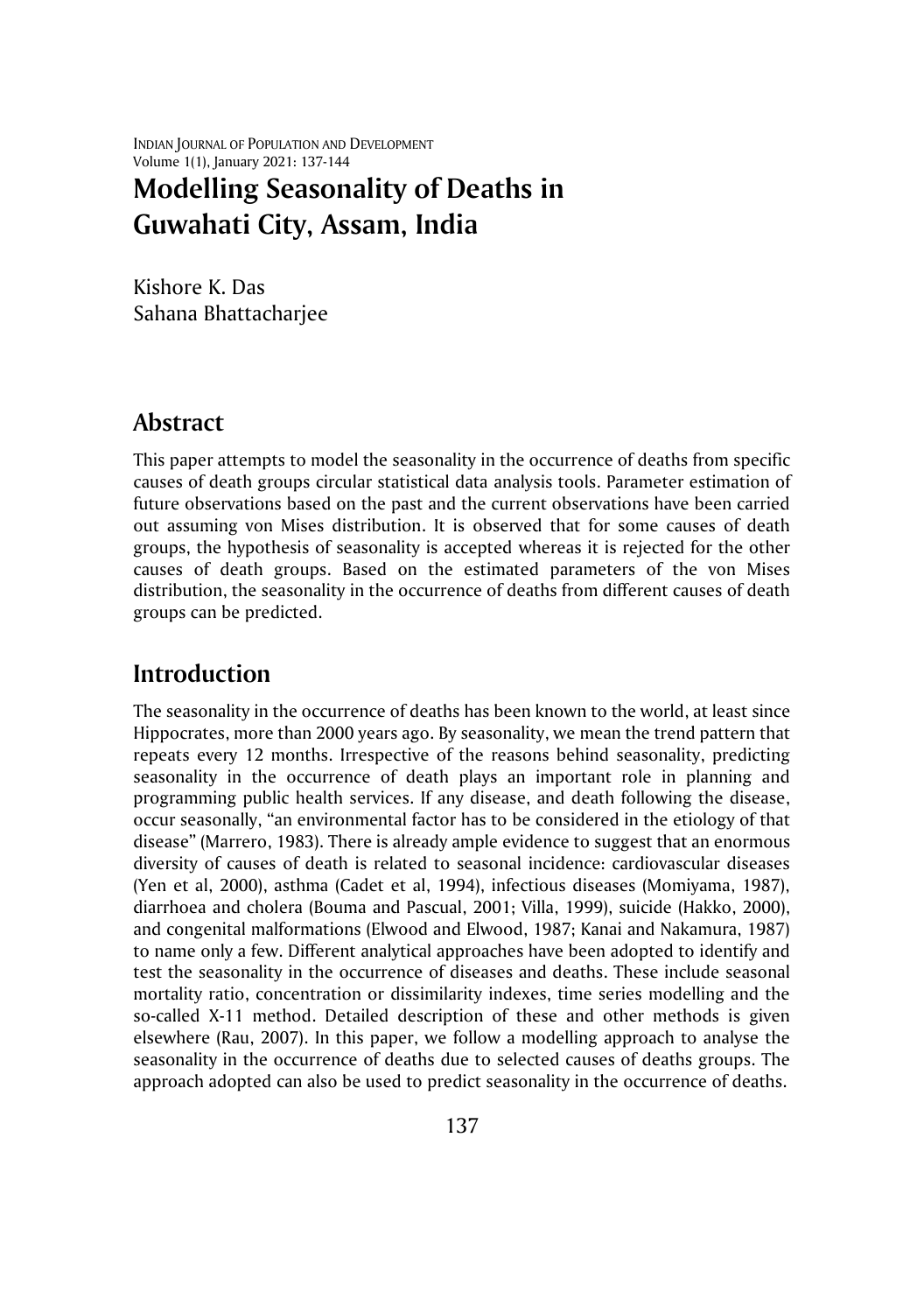The paper is organised as follows. Section 2 describes the model used to capture the seasonality in the occurrence of deaths. Section 3 describes the data used for the analysis including a description about the data collection methodology. Results of the test of seasonality in the occurrence of deaths due to different causes of death groups are presented and discussed in section 4 of the paper. Section 5 presents results of predictive modelling of seasonality in the occurrence of deaths due to selected causes of death groups. The last section of the paper summarises the findings of the analysis.

### **Methodology**

The underlying assumption of the present analysis is that there is substantial degree of seasonality in the occurrence of deaths, but the magnitude of seasonality remains unpredictable. We, therefore, assume that the seasonality in the occurrence of deaths either from all causes of deaths or from specific causes of death groups is a circular random variable or a random variable on a circle and then apply circular statistical analysis tools and techniques to model the seasonality in the occurrence of deaths. The benefit of treating monthly occurrence of deaths as a circular random variable is the continuity of the curve between the months of December and January.

We analyse seasonality in terms of both month wise occurrence of deaths and season wise occurrence of deaths. For the month wise analysis, the angle of the circle at the centre (360 $^{\circ}$ ) is divided into 12 parts in accordance with the length of different months. For season wise analysis, the angle at the centre of the circle is divided into 4 quarters according to the length of the quarter. The seasons used in the present analysis are the same as identified by the Regional Meteorological Centre, Guwahati. The Regional Meteorological Centre classifies 12 months of the year into four seasons as follows:

|  |  | Winter seasons | - January, February |
|--|--|----------------|---------------------|
|--|--|----------------|---------------------|

- 2. Pre-monsoon season March, April, May
- 3. Monsoon season June, July, August, September
- 4. Post-monsoon season October, November, December

The most fundamental question in the circular data analysis is to test whether the data are uniformly distributed around the circle, or whether it is concentrated around at least one preferred direction. There are different tests available for the purpose including Rayleigh uniformity test, V-test, Watson's test, Kuiper's test, and Rao's spacing test (Landler et al, 2018). We have used the Rayleigh uniformity test in the present analysis. If there is no seasonality in monthly or seasonal occurrence of deaths, then the data can be regarded as drawn from a uniform distribution on the circle. We, therefore, frame our null and alternative hypothesis as:

> H0: The occurrence of deaths does not have any seasonality.  $H<sub>1</sub>$ : The occurrence of deaths has seasonality.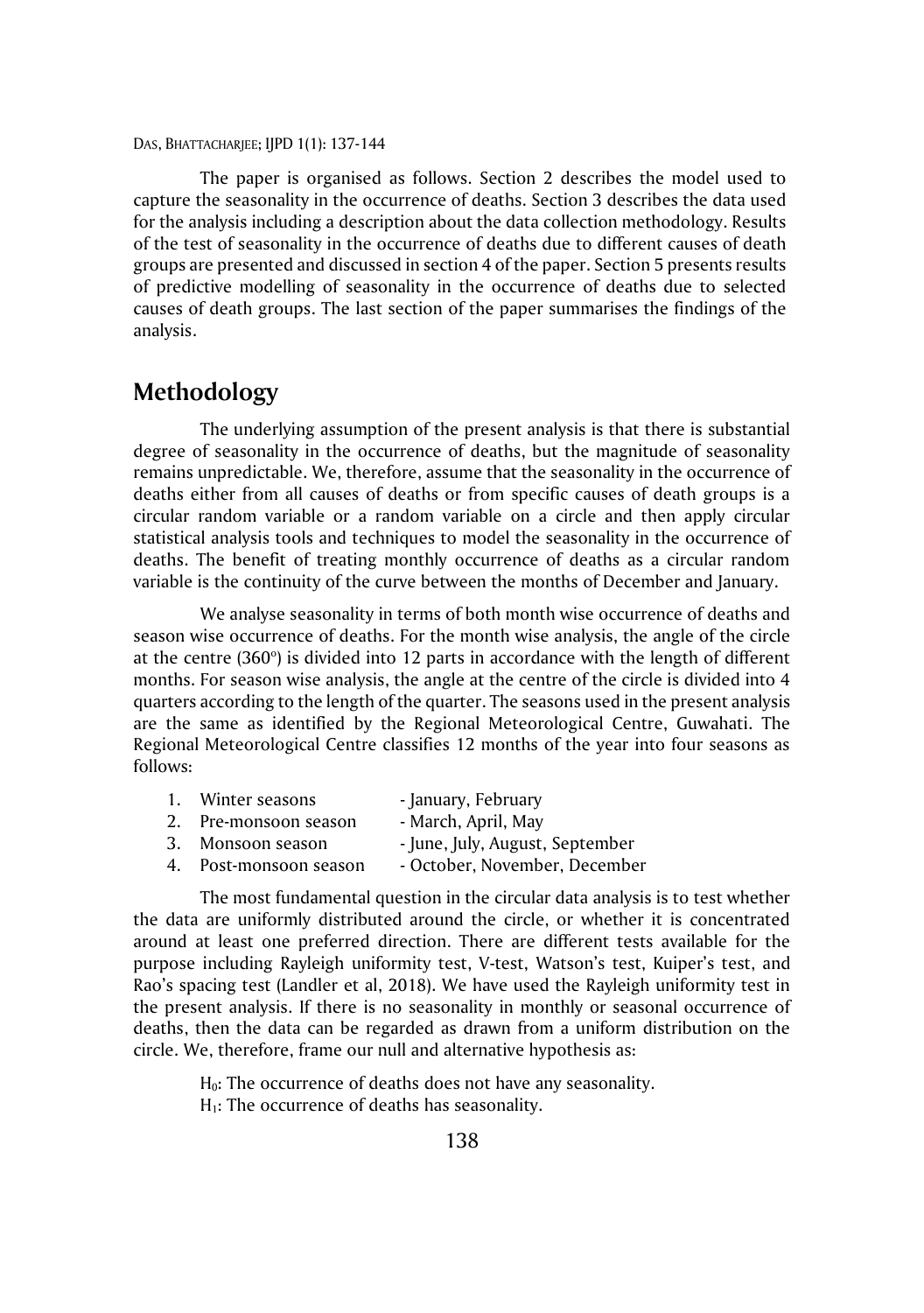There are different approaches of finding the predictive densities in the circular data. These include: i) methods based on conditioning through sufficiency; ii) Bayes predictive densities; and iii) maximum or profile likelihood methods (Bjornstad, 1990; Butler, 1986). Different approaches used to generate models for circular data are discussed elsewhere (Mardia and Jupp, 1999). In this paper, we model the future occurrence of deaths by causes of death groups assuming the classical von Misses model (also known as circular normal distribution) for the past and present observations. The probability density function of the classical von Mises distribution is given by

$$
f(\theta, \mu_0, \kappa) = \frac{1}{2\pi I_0(\kappa)} e^{\kappa \cos(\theta - \mu_0)}, \qquad 0 < \theta, \ \mu_0 \leq 2\pi, \ \kappa > 0 \tag{1}
$$

Then, under the sufficiency approach, the predictive density of  $\theta_{n+1}$  is givenby

$$
g(\theta_{n+1}|\theta_1, \theta_2, \cdots, \theta_n) \propto \frac{1}{\psi_{n+1}(r_{n+1})},
$$
\n(2)

where  $\psi_r = \int_0^\infty J_0(rt) J_0^n(t) dt$ ,  $0 \le r < n$ ,  $\int_0^\infty J_0(rt) J_0^n(t) dt$ ,  $0 \le r < n$ , and  $J_\nu(z)$  is the Bessel function of  $v^{th}$ order. The predictive density  $g(.)$  Is proportional to the von Mises distribution  $f(\theta_{n+1}; \bar{\theta}_n, 2\bar{R})$  for large  $n$ . (Rao and Sengupta, 2001, pp. 207). When  $\kappa{=}0$  in equation (1), the von Mises distribution reduces to the circular uniform distribution. Mathematically, this result can be easily proved (Rao and Sengupta, 2001). Logically also, this is valid because, in the uniform distribution, the observations do not have a preferred direction which means that all directions are equally preferable. This, in turn, means that the concentration about the mean direction is not present in the data, i.e., it is 0. Accordingly, for large n, the distribution will tend to von Mises distribution with parameters  $(\widehat{\theta}_n, \hat{\kappa})$ , where  $\widehat{\theta}_n$ is based on the past n observations and  $\hat{\kappa} = \frac{2r_n}{(n+1)^2}$  $\frac{2n}{(n+1)}$  is the approximate maximum likelihood estimator for smaller values of  $\kappa$  (Rao and Sengupta, 2001). The value of mean direction  $\mu$  indicates the direction towards which most of the observations are concentrated, on average. In the present case, the value of  $\mu$ indicates the corresponding month or season in which most of the observations in the dataset are concentrated, on average. The value of estimated *κ* gives an idea about the spread or dispersion in the observations. The lower the value, lower is the variance in the data set or higher is the concentration and vice-versa.

#### **Data**

Data for the present study have been taken from the research project "Statistical Modelling of Circular Data: An Application to Health Science" which was funded by the University Grants Commission, India (Das, 2015). Under this project, 1371 deaths reported in Guwahati city during different months of the year 2013 and 2014 were covered. The sampling frame of all birth and death registration offices under Guwahati Municipal Corporation, Guwahati, Assam was first prepared and then, taking resort to simple random sampling scheme, three birth and death registration offices, viz. MMCH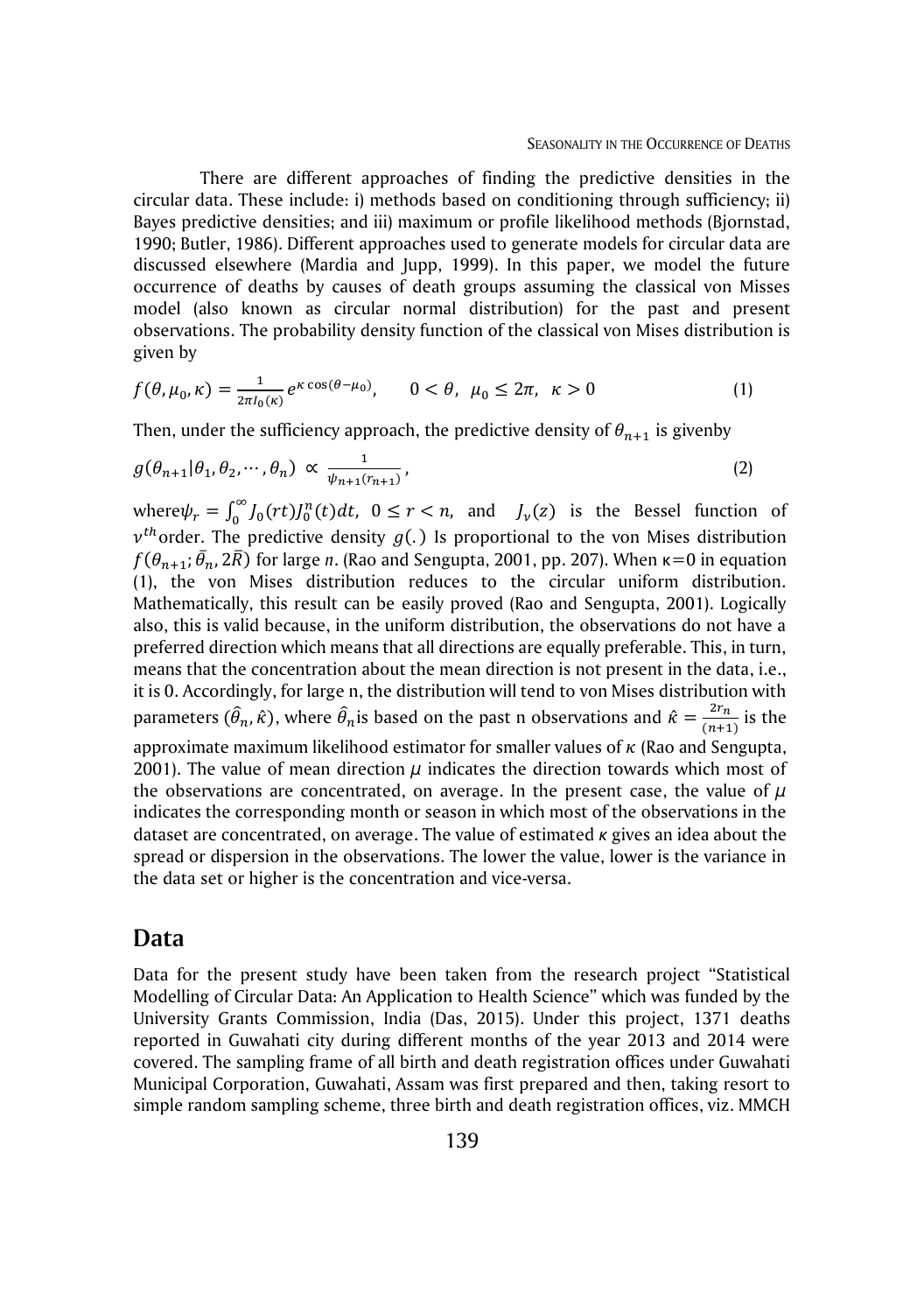PHC, Panbazar, Office of the Joint Director of Health, Uzan Bazar and Baripara PHC, Pandu were selected. Data have been collected for the years 2013 and 2014. These deaths were classified into the following causes of death groups

- 1. Respiratory diseases
- 2. Gastro-intestinal diseases
- 3. Diseases of the urinary tract
- 4. Cardio-vascular diseases
- 5. Neurological disorders
- 6. Accidents and injuries
- 7. Endocrinal diseases
- 8. Virological diseases
- 9. Parasitic diseases
- 10. All other diseases

Month wise occurrence of deaths from the 10 causes of deaths groups in the year 2013 and 2014 is given in table 1 along with the coefficient of variation (CV). These summary measures suggest that seasonality in the occurrence of deaths is the highest in January but the lowest in December. For all causes of death combined, the average monthly occurrence of deaths ranges from 85 in the month of January to 29 in the month of December while the overall coefficient of variation is 0.304.

|               |     | Table 1: Reported occurrences of deaths by causes of death groups in Guwahati city, |
|---------------|-----|-------------------------------------------------------------------------------------|
| 2013 and 2014 |     |                                                                                     |
| Month         | All | Reported deaths by causes of death                                                  |

| Month      | All      |       |                |       |    |             | Reported deaths by causes of death |              |                |                |             |
|------------|----------|-------|----------------|-------|----|-------------|------------------------------------|--------------|----------------|----------------|-------------|
|            |          |       | 2              | 3     | 4  | 5           | 6                                  | 7            | 8              | 9              | 10          |
| Jan        | 170      | 6     | 11             | 50    | 40 | 17          |                                    | 3            | 9              | $\overline{2}$ | 31          |
| Feb        | 145      | 9     | 11             | 41    | 27 | 15          | 3                                  | 3            | 7              |                | 28          |
| Mar        | 146      | 6     | 6              | 42    | 27 | 16          | $\overline{2}$                     | 3            | 11             | 2              | 31          |
| Apr        | 110      | 6     | 9              | 36    | 23 | 12          | $\overline{2}$                     | 3            | 3              | 2              | 14          |
| May        | 144      | 10    | 13             | 42    | 27 | 9           | 0                                  | 6            | 11             |                | 25          |
| Jun        | 126      | 4     | 13             | 38    | 21 | 9           | 2                                  |              | 8              |                | 29          |
| Jul        | 129      | 6     | 6              | 33    | 33 | 11          | $\mathbf{0}$                       | 4            | $\overline{2}$ | 2              | 32          |
| Aug        | 104      | 2     | 17             | 23    | 28 | 5           |                                    | 4            | 6              | $\mathbf{0}$   | 18          |
| Sep        | 74       | 3     | 9              | 21    | 21 | 5           | $\Omega$                           |              | 5              | 0              | 9           |
| Oct        | 77       | 6     | 4              | 22    | 20 | 5           | 3                                  | 3            | 3              | $\mathbf{0}$   | 11          |
| <b>Nov</b> | 88       | 2     | 5              | 21    | 29 | 5           | $\overline{2}$                     | 2            | 5              | 0              | 17          |
| Dec        | 58       | 3     | $\overline{2}$ | 18    | 20 |             |                                    | $\mathbf{0}$ | 2              |                | 10          |
| <b>CV</b>  | 0.304    | 0.488 | 0.496          | 0.334 |    | 0.226 0.559 | 0.765 0.583                        |              | 0.541          |                | 0.852 0.422 |
|            | $\cdots$ |       |                |       |    |             |                                    |              |                |                |             |

Source: Authors

Remarks: CV is the coefficient of variation

### **Test of Seasonality in the Occurrence of deaths**

The test statistic of the Rayleigh Uniformity test and the decision regarding rejection or acceptance of the hypothesis of seasonality in the occurrence of deaths due to the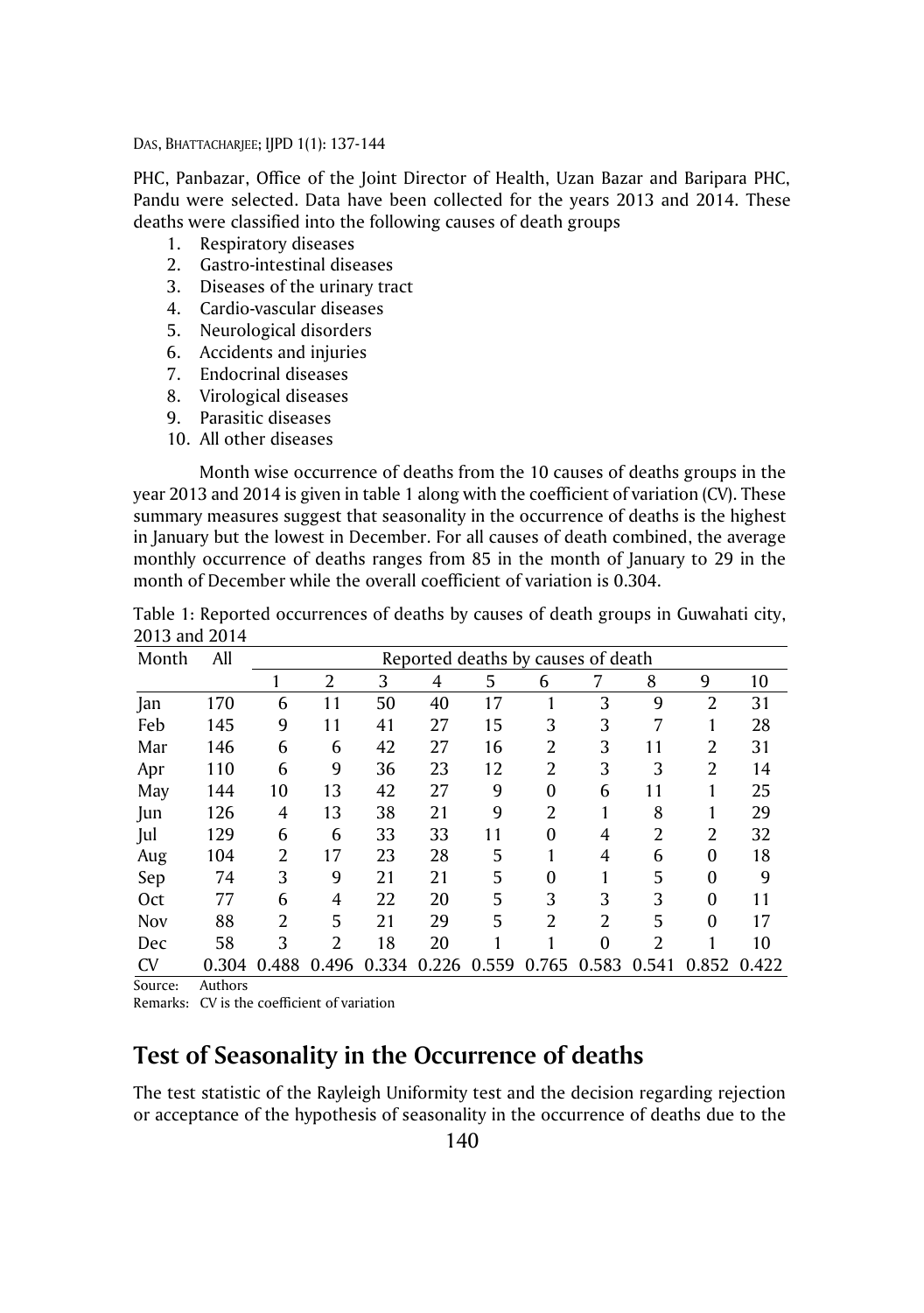10 causes of death groups covered in the present analysis is given in table 2. The null hypothesis was accepted in case of 7 of the 10 causes of deaths groups but in three causes of death groups, the null hypothesis was rejected. The table suggests that there is seasonality in the occurrence of deaths related to urinary tract infections, neurological disorders, and other causes of death but not in case deaths from respiratory disease, gastro-intestinal diseases, cardio-vascular diseases, accidents and injuries, endocrine diseases, viral infections, and parasitic diseases. Table 2 suggests the need of exploring the causes of seasonality in the occurrence of deaths due to urinary tract infections and neurological disorders. There may be environmental factors that may be responsible for the seasonality in the occurrence of deaths that need to be explored through public health perspective.

|               | Causes of death group      | Test      | Tabulated | Decision |
|---------------|----------------------------|-----------|-----------|----------|
|               |                            | statistic | value     |          |
|               | Respiratory diseases       | 6.03903   | 9.21      | Accept   |
| $\mathcal{L}$ | Gastro-intestinal diseases | 7.01272   | 9.21      | Accept   |
| 3             | Disease of urinary tract   | 26.07613  | 9.21      | Reject   |
| 4             | Cardio-vascular diseases   | 0.80810   | 9.21      | Accept   |
| 5             | Neurological disorders     | 17.57457  | 9.21      | Reject   |
| 6             | Accidents and injuries     | 1.78778   | 9.21      | Accept   |
| 7             | Endocrine diseases         | 2.48050   | 9.21      | Accept   |
| 8             | Viral diseases             | 5.55901   | 9.21      | Accept   |
| 9             | Parasitic diseases         | 4.64273   | 9.21      | Accept   |
| 10            | Other diseases             | 14.85330  | 9.21      | Reject   |

| Table 2: Rayleigh test for seasonality in the season-wise occurrence of deaths from |  |
|-------------------------------------------------------------------------------------|--|
| different causes of death groups.                                                   |  |

Source: Authors

## **Prediction the Occurrence of Deaths**

The occurrence of deaths for those causes of death groups in which seasonality in the occurrence of deaths is not found as confirmed by Rayleigh uniformity test follows circular uniform distribution. Table 3 enlists parameters of the predicted von Mises density of the month-wise occurrence of deaths for those causes of death groups for which no seasonality in the occurrence of deaths was found. Here*, n* represents the number of deaths due to the causes of death group. These parameters can be used to derive the future month-wise occurrence of deaths due to specific causes of death groups by using equation (2). We see that in case of deaths from respiratory diseases and deaths from viral diseases, most of the deaths, on average, occur in the month of April (corresponding to the circular variable group 1.57 to 2.09 radians). On the other hand, most of the deaths from gastro-intestinal diseases and endocrine diseases, on average, occur in the month of May (corresponding to the circular variable group 1.57 to 2.09 radians). In case of deaths from cardio-vascular diseases, most of the deaths occur, on average, in the month of April (corresponding to the circular variable group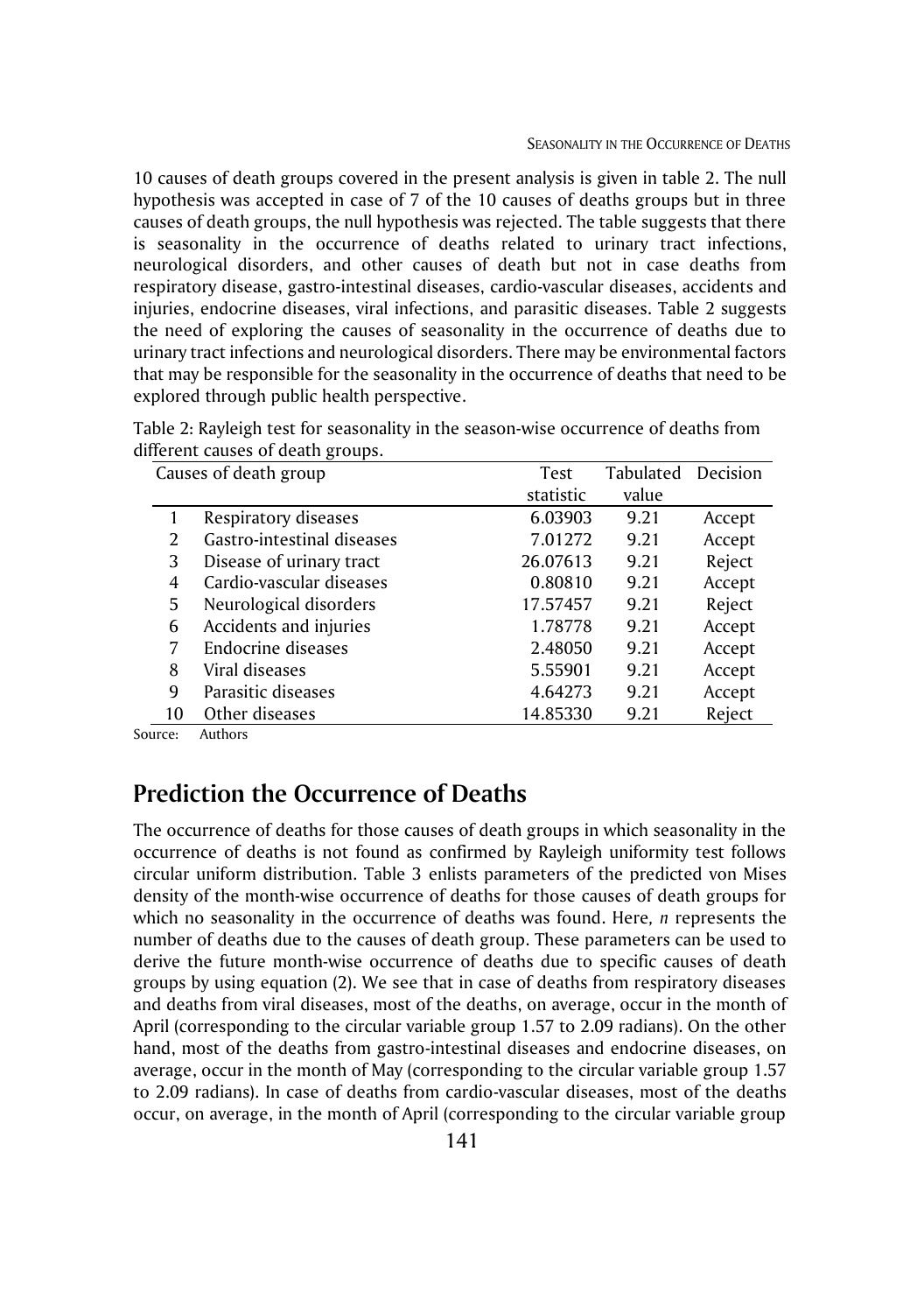0.52 to 1.04 radians). Smaller values of the concentration parameter *κ* indicate that the month-wise deaths are not dispersed. Since the values of *κ* are closer to 0, they support the hypothesis of that the occurrence of deaths are circular uniformly distributed.

Table 3: Estimated parameters of the von Mises density of the month-wise occurrence of deaths for groups having uniformly distributed occurrence of deaths for which *n* is large

| Groups                                    | n   |         |            |
|-------------------------------------------|-----|---------|------------|
| Respiratory diseases                      | 63  | 1.63585 | 0.00684145 |
| Gastro-intestinal diseases                | 106 | 2.74274 | 0.00339955 |
| Cardio-vascular diseases                  | 316 | 0.87082 | 0.00022560 |
| Endocrine diseases                        | 33  | 2.45545 | 0.01140377 |
| Viral diseases                            | 72  | 1.64273 | 0.00538300 |
| $\sim$ $\sim$ $\sim$ $\sim$ $\sim$ $\sim$ |     |         |            |

Source: Authors

Table 4 gives the estimated values of the parameters of the von Mises density function based on the deaths registered in the selected areas of Guwahati city during the years 2013 and 2014 for six causes of death groups. In these causes of death groups, no seasonality in the occurrence of deaths was detected based on the Rayleigh uniformity test. The parameters given in table 4 can be used to predict month-wise occurrence of deaths due to the specific causes by using equation (2).

Table 4: Estimated parameters of the von Mises density of the season-wise occurrence of deaths for the uniformly distributed groups of causes of deaths for which *n* is large.

| Causes of death group      | n   |          |          |
|----------------------------|-----|----------|----------|
| Respiratory diseases       | 63  | 1.383007 | 0.007589 |
| Cardio-vascular diseases   | 316 | 1.703929 | 0.000183 |
| Endocrine diseases         | 33  | 2.455454 | 0.013384 |
| Viral diseases             | 72  | 1.642727 | 0.006373 |
| Gastro-intestinal diseases | 255 | 2.081425 | 0.001059 |

Source: Authors

Our analysis suggests that for all the causes of death groups where the seasonality in the occurrence of deaths, most of the deaths, on average, occur in the pre-monsoon season or during the months of March, April, and May. The value of the concentration parameter *κ* is also found to be small which indicates that the seasonwise dispersion of deaths is not large. It may also be observed that values of *κ* are close to 0, This confirms that there is no seasonality in the occurrence of deaths which implies that the occurrence of deaths from these causes of death groups is circular uniformly distributed.

# **Summary and Conclusion**

In this paper we have attempted to model the seasonality in the occurrence of death from specific causes of death groups in Guwahati city of India. Using the circular data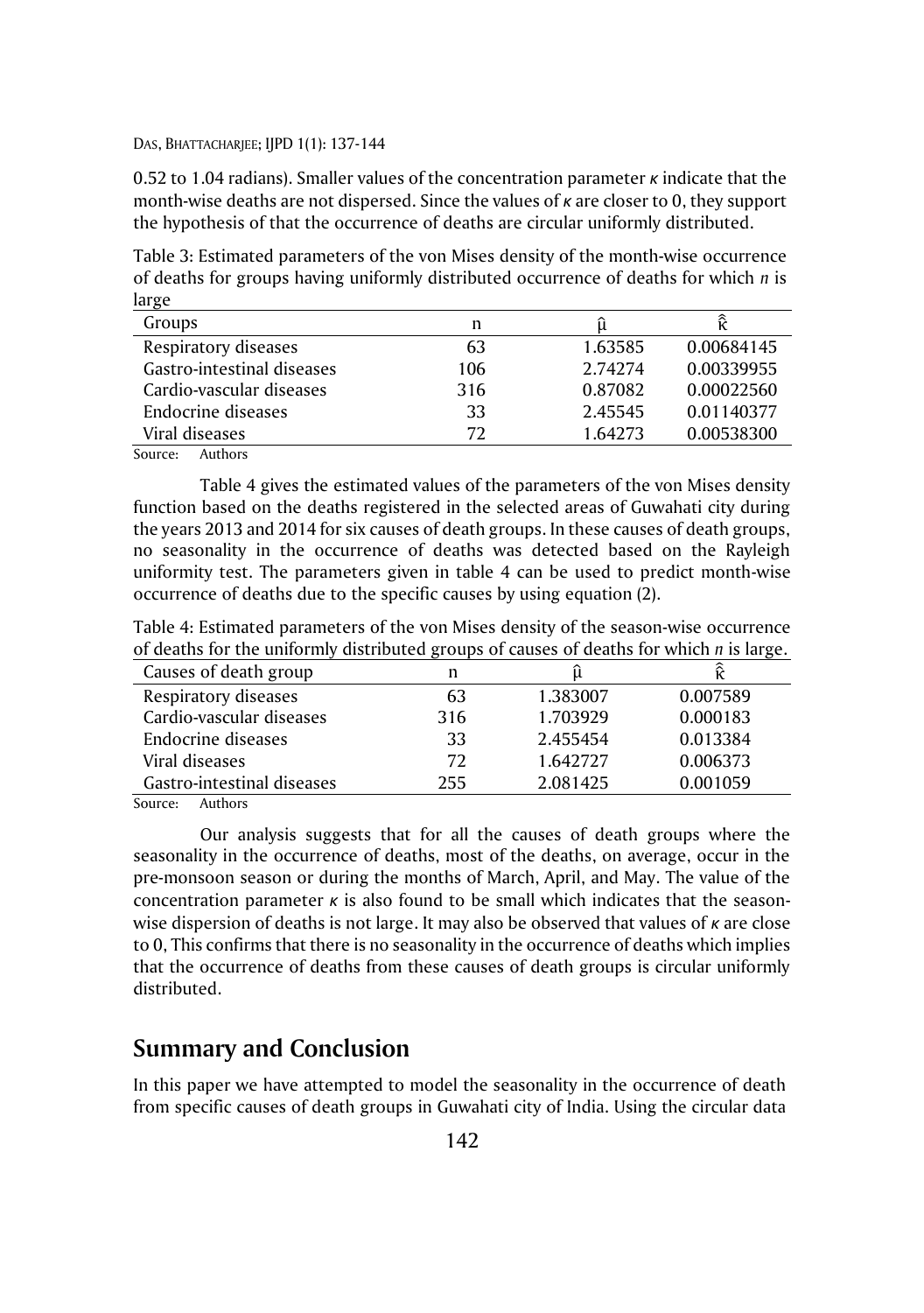analysis tools, we found that there is seasonality in deaths from urinary tract infections, and deaths due to neurological disorders. There is no seasonality in deaths from other causes of death groups. In these causes of death groups in which there is no seasonality in the occurrence of deaths, the seasonal distribution of deaths may be characterised through the circular uniform distribution which means that occurrence of deaths from these causes of death groups is a special case of von Mises distribution with *κ* = 0. The future occurrence of deaths due to these causes of death groups can be modelled with the help of the estimated parameters obtained by fitting the von Mises distribution to the reported number of deaths in the past. Our analysis suggests that there is a surge in the deaths from these causes of death groups during the pre-monsoon season or during the months of April-May are seen to be having a surge of deaths from these causes of death groups. due to these causes, both month-wise and season-wise, having very little variation. The findings of the present analysis may help in planning and programming public health activities to minimize the diseases and death burden of the people.

#### **References**

Bjornstad BJF (1990) Predictive likelihood: A review, *Statistical. Sciences*, 5: 285-492.

- Butler R (1986) Predictive likelihood inference with applications (with discussion), *Journal of Royal Statistical. Society*, 48: 1-38.
- Das KK (2015) Statistical Modeling of Circular Data: An Application to Health Science, UGC sponsored Major Research Report, Guwahati, Gauhati University.
- Bouma MJ, Pascual M (2001) Seasonal and inter annual cycles of endemic cholera in Bengal 1891–1940 in relation to climate and geography. *Hydrobiologica* 460:147–156, 2001.
- Elwood JH, Elwood JM (1987) Seasonal variation in the prevalence at birth of Anencephalus. In T Miura (Ed) *Seasonal Effects on Reproduction, Infection and Psychoses (Progress in Biometeorology, Vol. 5)*: 111–122. The Hague, SPB Academic Publishing, 1.
- Cadet B, Robine JM, Leibovici D (1994) Dynamique de la mortalit´easthmatiqueenfrance: fluctuations saisonni`eres et crise de mortalit´een 1985–87. *Rev. Epid´em. et Sant´e Pub* 42:103–118.
- Hakko H (2000) Seasonal variation of suicides and homicides in Finland. With special Attention to Statistical Techniques Used in Seasonality Studies. PhD thesis, Faculty of Medicine, University of Oulu, Finland.
- Landler L, Ruxton GD, Malkemper EP (2018) Circular data in biology: advice for effectively implementing statistical procedures. *Behavioral Ecology and Sociobiology* 72: 128